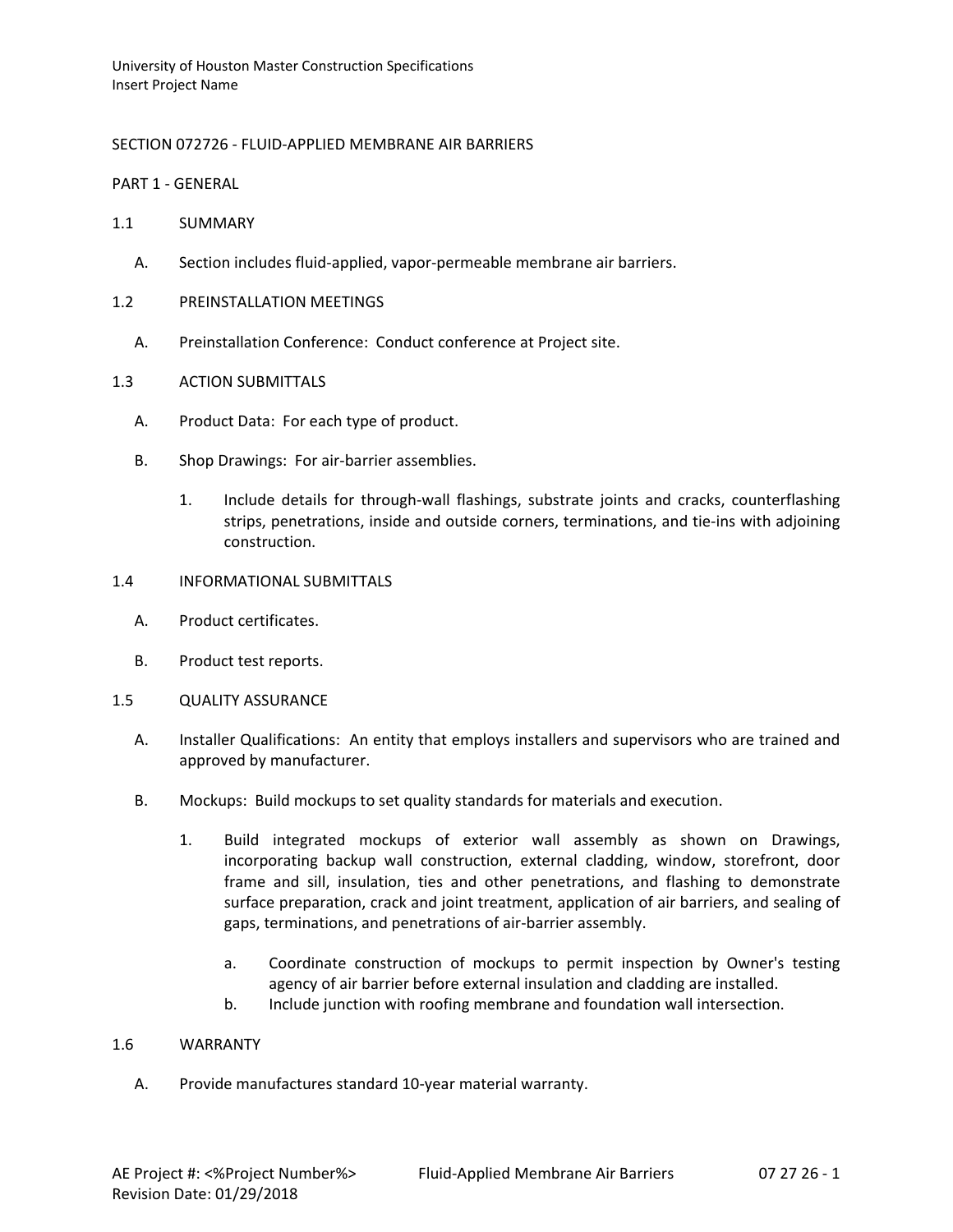### PART 2 - PRODUCTS

#### 2.1 PERFORMANCE REQUIREMENTS

A. General: Air barrier shall be capable of performing as a continuous vapor- permeable air barrier and as a liquid-water drainage plane flashed to discharge to the exterior incidental condensation or water penetration. Air-barrier assemblies shall be capable of accommodating substrate movement and of sealing substrate expansion and control joints, construction material changes, penetrations, and transitions at perimeter conditions without deterioration and air leakage exceeding specified limits.

### 2.2 VAPOR-PERMEABLE MEMBRANE AIR BARRIER

- A. Fluid-Applied, Vapor-Permeable Membrane Air Barrier: Synthetic polymer membrane.
	- 1. Products: Subject to compliance with requirements, available products that may be incorporated into the Work include, but are not limited to, the following:
		- a. [Synthetic Polymer Membrane:](http://www.specagent.com/LookUp/?ulid=6252&mf=04&src=wd)
			- 1) [Henry Company;](http://www.specagent.com/LookUp/?uid=123456830692&mf=04&src=wd) Air-Bloc 31.
			- 2) [Grace, W. R., & Co. -](http://www.specagent.com/LookUp/?uid=123456830691&mf=04&src=wd) Conn.; Perm-A-Barrier VP.
			- 3) [Tremco Incorporated, an RPM company;](http://www.specagent.com/LookUp/?uid=123456830694&mf=04&src=wd) ExoAir 230.
	- 2. Physical and Performance Properties:
		- a. Air Permeance: Maximum 0.004 cfm/sq. ft. of surface area at 1.57-lbf/sq. ft. pressure difference; ASTM E 2178.
		- b. Vapor Permeance: Minimum 5.5 perms; ASTM E 96/E 96M.
		- c. Ultimate Elongation: Minimum 400 percent; ASTM D 412, Die C.

### 2.3 ACCESSORY MATERIALS

- A. General: Accessory materials recommended by air-barrier manufacturer to produce a complete air-barrier assembly and compatible with primary air-barrier material.
- B. Sealant: a moisture cure, medium modulus polymer modified sealing compound compatible with sheet air barrier, roofing and waterproofing membranes and substrate.
- C. Termination Mastic: Air-barrier manufacturer's standard cold fluid-applied elastomeric liquid; trowel grade.
- D. Primers: Water based, low VOC as provided by the manufacturer.
- E. Transition Flashing: 40 mil SBS modified bitumen self-adhering membrane with a crosslaminated polyethylene film for window and door sill flashing, door openings, inside and outside corners and other transitions as provided by the manufacturer.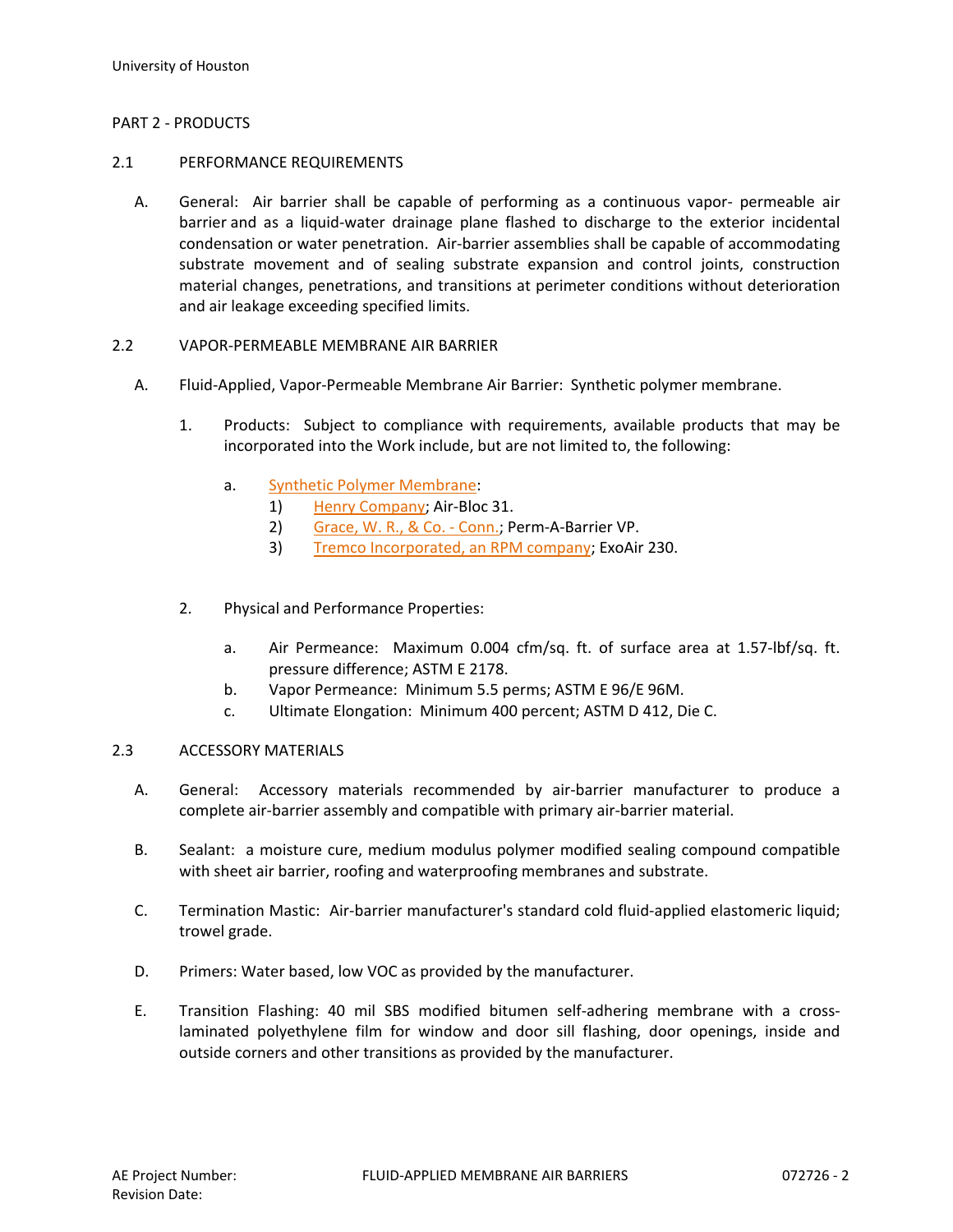## PART 3 - EXECUTION

### 3.1 SURFACE PREPARATION

- A. Mask off adjoining surfaces not covered by air barrier to prevent spillage and overspray affecting other construction.
- B. Remove fins, ridges, mortar, and other projections and fill honeycomb, aggregate pockets, holes, and other voids in concrete with substrate-patching membrane.
- C. Remove excess mortar from masonry ties, shelf angles, and other obstructions.
- D. At changes in substrate plane, apply sealant or termination mastic beads at sharp corners and edges to form a smooth transition from one plane to another.

### 3.2 INSTALLATION

- A. General: Install fluid-applied membrane air-barrier using spray equipment and accessory materials according to air-barrier manufacturer's written instructions to form a seal with adjacent construction and maintain a continuous air barrier.
	- 1. Coordinate the installation of air barrier with installation of roofing membrane and base flashing to ensure continuity of air barrier with roofing membrane.
	- 2. Install air-barrier assembly on roofing membrane or base flashing so that a minimum of 3 inches of coverage is achieved over each substrate.
	- 3. Sequence Work so that detailing of self-adhered membrane flashing is completed prior to the installation of the fluid applied membrane.
- B. Apply primer to substrates at required rate and allow it to dry. Limit priming to areas that will be covered by fluid air-barrier material on same day. Reprime areas exposed for more than 24 hours.
	- 1. Prime glass-fiber-surfaced gypsum sheathing with number of prime coats needed to achieve required bond, with adequate drying time between coats.
- C. Joint Treatments:
	- 1. Seal joints ¼ inch and less between panels of exterior grade gypsum, DensGlass Gold, plywood, OSB or cementitious panels with joint treatment sealant.
	- 2. Seal gaps and voids or irregular joints greater than ¼ inch between panels of exterior grade gypsum, DensGlass Gold, plywood, OSB or cementitious panels with a strip of selfadhering air/vapor barrier transition membrane lapped a minimum of 1 1/2 inches on both sides of the joint.
	- 3. Alternately, joints not exceeding 1/8 inch can be sealed with yellow open weave glass fabric.
- D. Connect and seal exterior wall air-barrier material continuously to roofing-membrane air barrier, concrete below-grade structures, floor-to-floor construction, exterior glazing and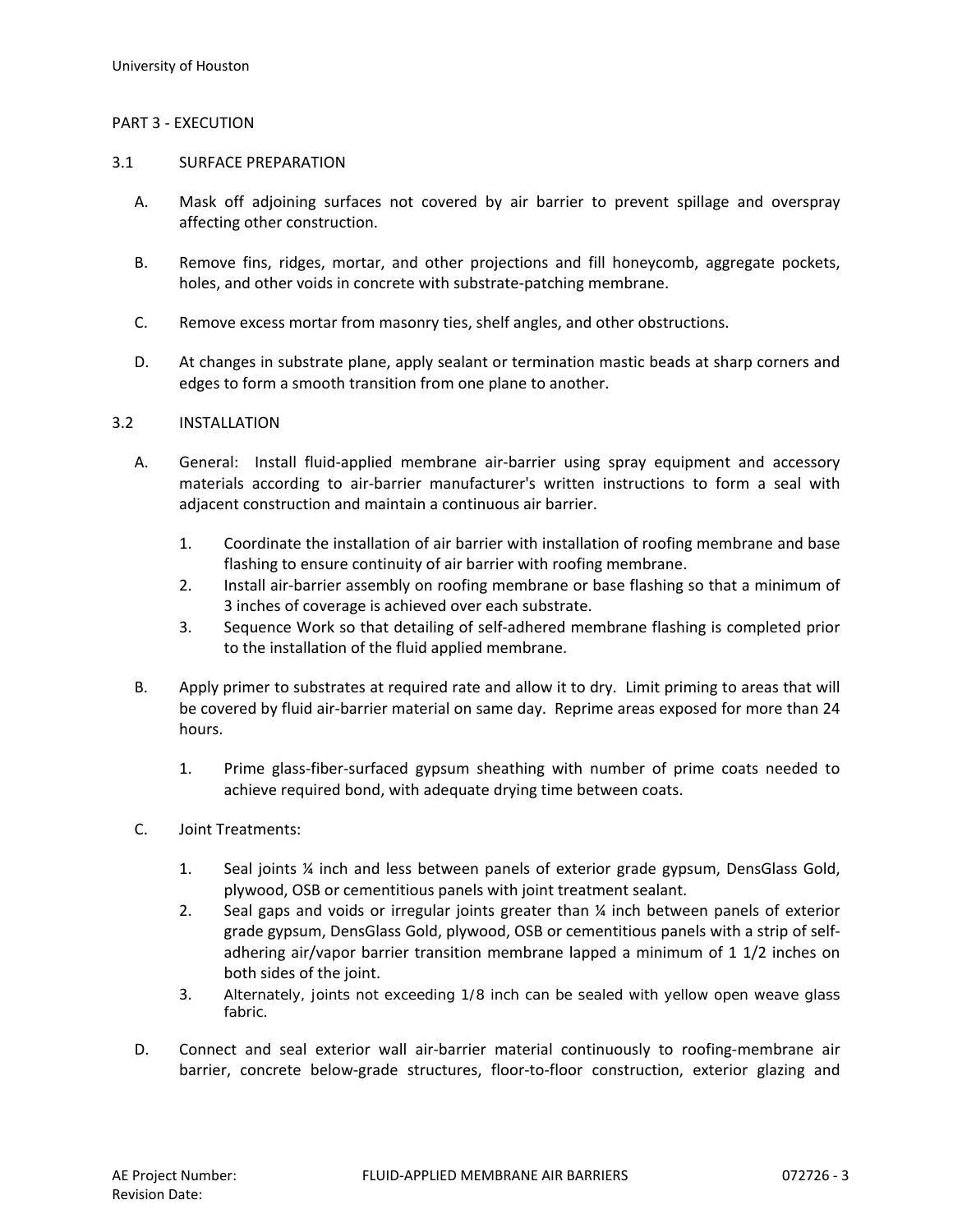window systems, glazed curtain-wall systems, storefront systems, exterior louvers, exterior door framing, and other construction used in exterior wall openings, using accessory materials.

- E. At end of each working day, seal top edge of air barrier to substrate with termination mastic.
- F. Wall Openings: Prime concealed, perimeter frame surfaces of windows, curtain walls, storefronts, and doors. Apply transitions and flashing so that a minimum of 3 inches of coverage is achieved over each substrate. Maintain 3 inches of full contact over firm bearing to perimeter frames with not less than 1 inch of full contact.
- G. Seal air-barrier assembly around masonry reinforcing or ties and penetrations with termination mastic.
- H. Seal top of through-wall flashings to air barrier.
- I. Seal exposed edges of strips at seams, cuts, penetrations, and terminations not concealed by metal counterflashings or ending in reglets with termination mastic.
- J. Repair punctures, voids, and deficient lapped seams. Slit and flatten fishmouths and blisters. Extend patches 6 inches beyond repaired areas.
- K. Fluid-Applied Membrane Material: Apply a continuous unbroken air-barrier membrane to substrates according to the following thickness. Apply air-barrier membrane in full contact around protrusions such as masonry ties.
	- 1. Vapor-Permeable Membrane Air Barrier: Total 45-mil dry film thickness, applied in one or more equal coats with spray equipment recommended by the manufacturer.
- L. Do not cover air barrier until it has been tested and inspected by Owner's testing agency.
- M. Correct deficiencies in or remove air barrier that does not comply with requirements; repair substrates and reapply air-barrier components.

### 3.3 FIELD QUALITY CONTROL

- A. Testing Agency: Owner will engage a qualified testing agency to perform tests and inspections.
- B. Inspections: Air-barrier materials, accessories, and installation are subject to inspection for compliance with requirements.
- C. Tests: As determined by Owner's testing agency from among the following tests:
	- 1. Quantitative Air-Leakage Testing: Air-barrier assemblies will be tested for air leakage according to ASTM E 783.
	- 2. Adhesion Testing: Air-barrier assemblies will be tested for minimum air-barrier adhesion of 30 lbf/sq. in. according to ASTM D 4541 for each 600 sq. ft. of installed air barrier or part thereof.
- D. Air barriers will be considered defective if they do not pass tests and inspections.